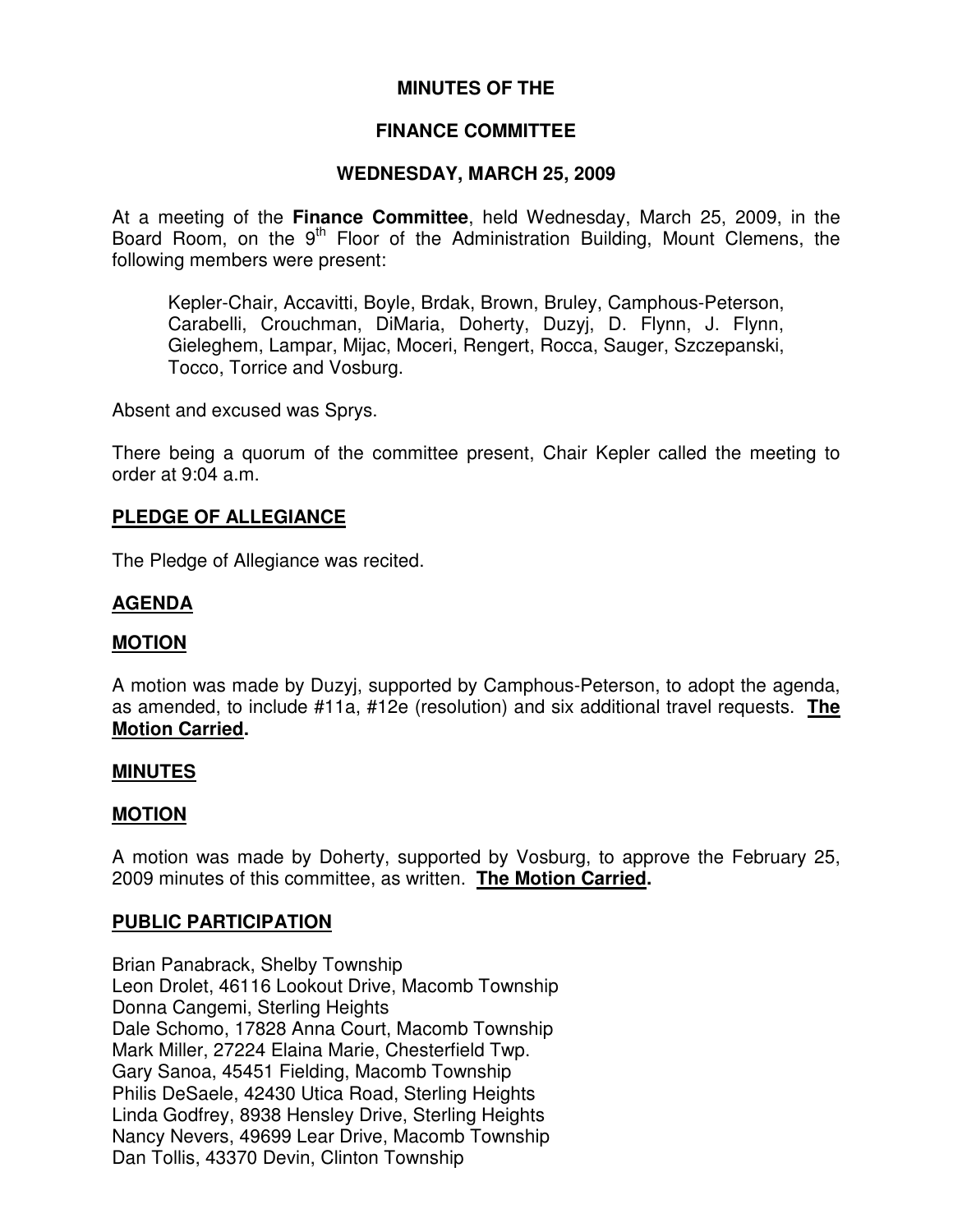**Minutes of the Finance Committee March 25, 2009 2**

Judy Van Noy, 4678 Timber Ridge Drive, Bruce Township Douglas Frank, 37762 E. Horseshoe Drive, Clinton Township Lyle Koch, 43 Ferron Place, Mt. Clemens Judy Strong, 20054 15 Mile, Clinton Township Arnold Schultes, 53078 Scenic Drive, Shelby Township David Maquera, 20820 Nucci Drive, Clinton Township Simon Hadak, 37796 Horseshoe Drive East, Clinton Township Jack Malloy, 35122 Kessler Court, Clinton Township Gerry Maynard, 45128 Utica Green East, Shelby Township

# **LIST OF BILLS AS PREPARED BY THE FINANCE DEPARTMENT**

## **COMMITTEE RECOMMENDATION - MOTION**

A MOTION WAS MADE BY CAMPHOUS-PETERSON, SUPPORTED BY DUZYJ, TO RECOMMEND THAT THE BOARD OF COMMISSIONERS APPROVE THE MONTHLY BILLS (WITH CORRECTIONS, DELETIONS AND/OR ADDENDA) AND AUTHORIZE PAYMENT; FURTHER, TO APPROVE THE PAYROLL IN THE AMOUNT OF \$10,127,528.47 WITH NECESSARY MODIFICATIONS TO THE APPROPRIATIONS. **THE MOTION CARRIED WITH TORRICE ABSTAINING FROM BILLS FOR TORRICE AND ZALEWSKI, PLLC/FEES-DEFENSE ATTORNEYS).**

## **DISPLAYING LIST OF BILLS ON INTERNET**

## **COMMITTEE RECOMMENDATION – MOTION**

A MOTION WAS MADE BY CARABELLI, SUPPORTED BY D. FLYNN, TO RECOMMEND THAT THE BOARD OF COMMISSIONERS AUTHORIZE THE DISPLAYING OF THE MONTHLY LIST OF BILLS ON THE INTERNET. **THE MOTION CARRIED.**

## **PURCHASE OF VEHICLE/FRIEND OF THE COURT**

## **COMMITTEE RECOMMENDATION – MOTION**

A MOTION WAS MADE BY DOHERTY, SUPPORTED BY SZCZEPANSKI, TO RECOMMEND THAT THE BOARD OF COMMISSIONERS CONCUR WITH THE FLEET MANAGER AND APPROVE THE PURCHASE OF ONE 2009 DODGE AVENGER SE FOR THE FRIEND OF THE COURT TO THE LOWEST RESPONSIBLE BIDDER, SLINGERLAND DODGE, OWOSSO, MICHIGAN, IN THE AMOUNT OF \$15,909; FUNDS ARE AVAILABLE FROM THE FRIEND OF THE COURT GRANT.

The following commissioner spoke: Doherty.

Chair Kepler called for a vote on the motion and **THE MOTION CARRIED.**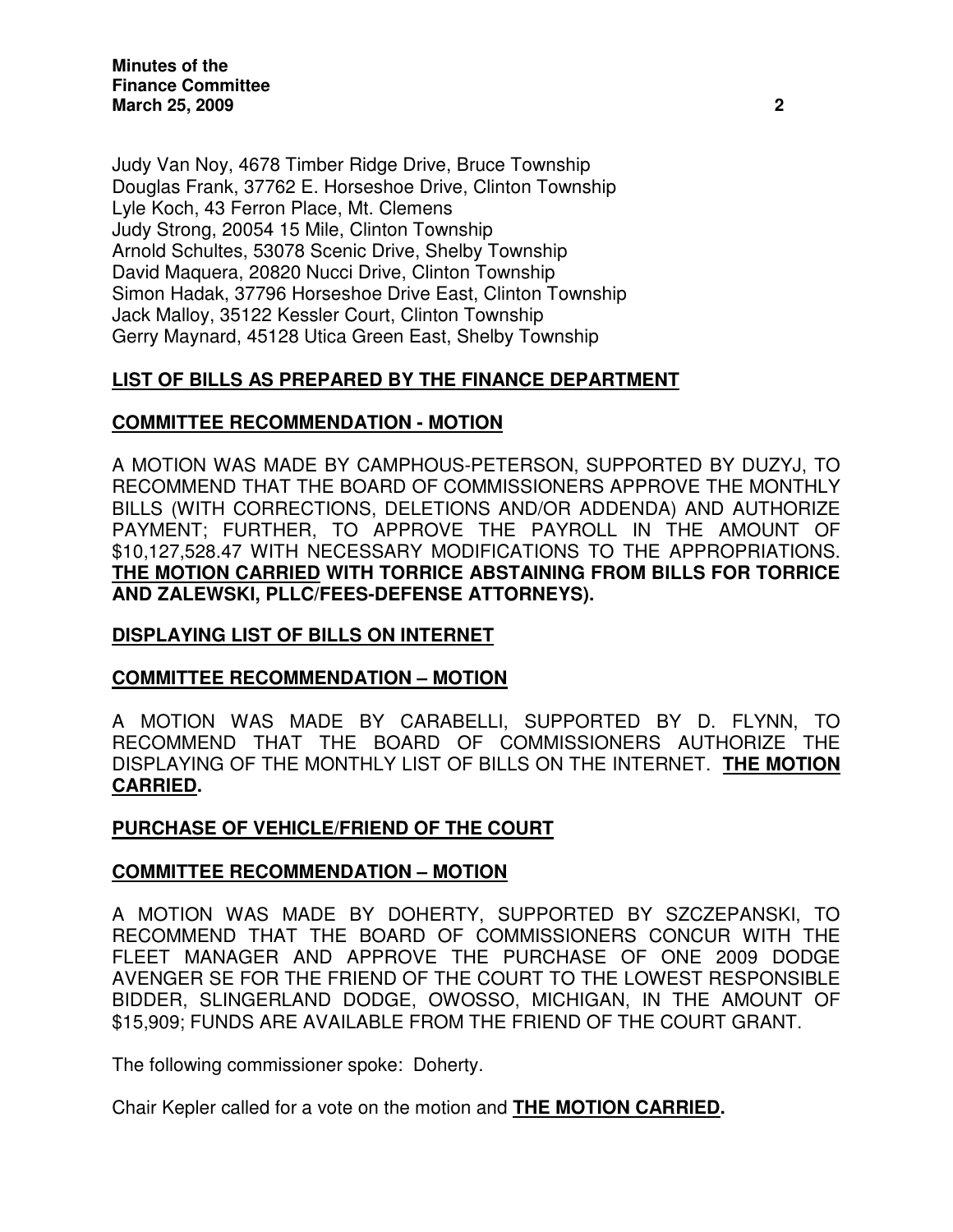# **APPOINTMENTS OF LAW FIRMS**

## **MOTION**

A motion was made by Doherty, supported by Camphous-Peterson, to concur with the appointment of the following law firms:

Garan, Lucow & Miller, P.C. to represent Macomb County and Macomb County Sheriff's Office in the litigation entitled the estate of Richard Donald Pfister, Jr. vs. County of Macomb, et al, now pending in the Macomb County Circuit Court and

Martin, Bacon & Martin, P.C. to represent Macomb County and Macomb County Sheriff's Office in the litigation entitled Walter Woo vs. Macomb County and Macomb County Sheriff's Office, now pending in the Macomb County Circuit Court.

The following commissioner spoke: Bruley.

Chair Kepler called for a vote on the motion and **The Motion Carried with Carabelli voting "No."**

## **ADDITIONAL NAMES FOR DEPARTMENTAL CREDIT CARD ACCOUNT/DEPT. OF PLANNING AND ECONOMIC DEVELOPMENT (RECOMMENDED BY PED COMMITTEE ON 3-18-09)**

## **COMMITTEE RECOMMENDATION – MOTION**

A MOTION WAS MADE BY CAMPHOUS-PETERSON, SUPPORTED BY VOSBURG, TO RECOMMEND THAT THE BOARD OF COMMISSIONERS APPROVE ADDITIONAL NAMES TO BE ADDED TO THE DEPARTMENTAL CREDIT CARD ACCOUNT, AS OUTLINED IN A MARCH 10, 2009 CORRESPONDENCE FROM THE EXECUTIVE DIRECTOR OF THE DEPARTMENT OF PLANNING AND ECONOMIC DEVELOPMENT.

The following commissioners spoke: Vosburg, Carabelli, Doherty, DiMaria and Crouchman.

Chair Kepler called for a vote on the motion and **THE MOTION CARRIED.**

## **REQUEST FOR INTERNATIONAL TRAVEL TO GERMANY/DEPT. OF PLANNING AND ECONOMIC DEVELOPMENT (RECOMMENDED BY PED COMMITTEE ON 3-18-09)**

## **MOTION**

A motion was made by DiMaria, supported by Vosburg, to approve the request by the Department of Planning and Economic Development for international travel to Germany.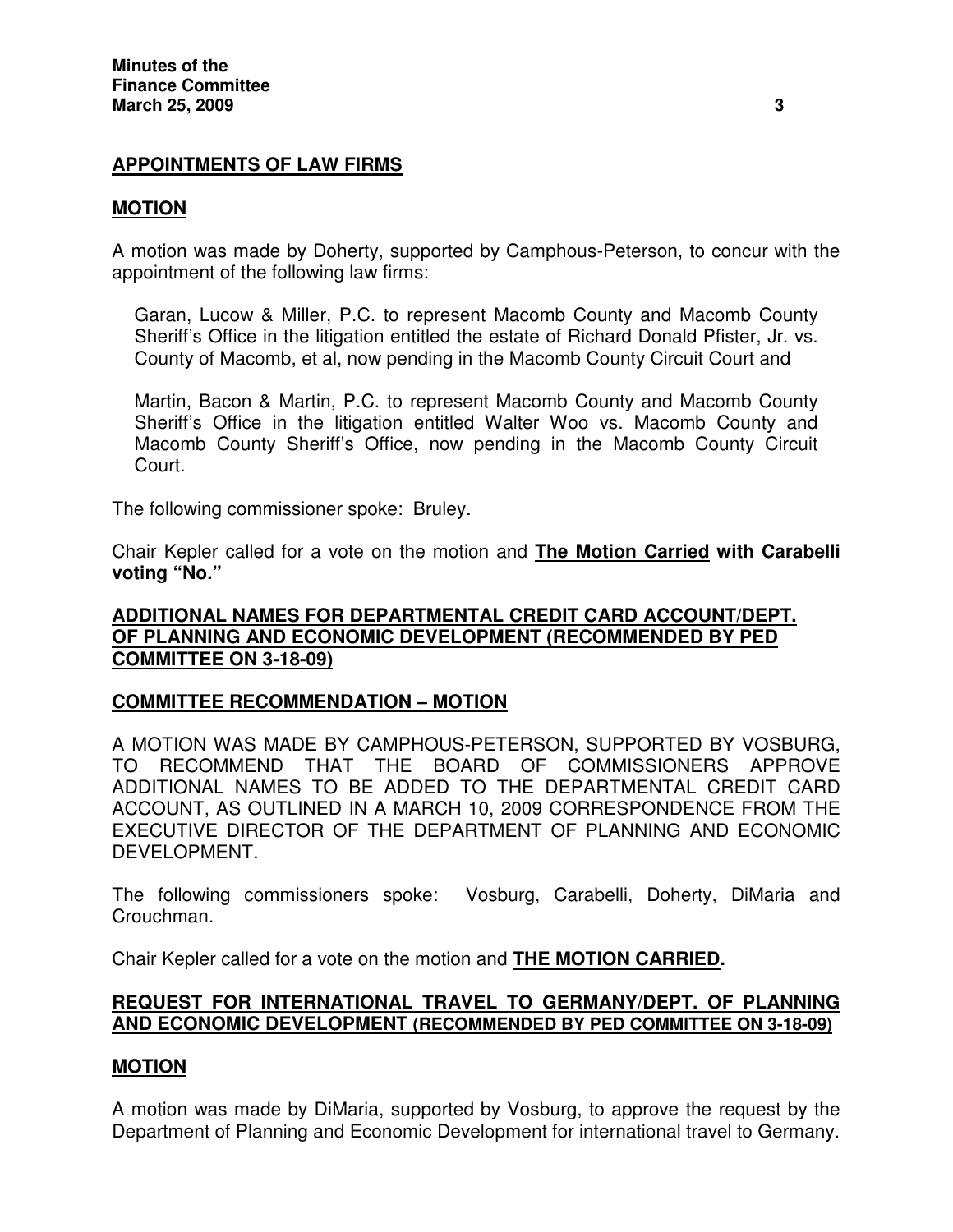The following commissioner spoke: Boyle.

Chair Kepler called for a vote on the motion and **The Motion Carried with Boyle voting "No."**

#### **PROPOSAL SUBMISSION REQUEST FROM MACOMB/ST. CLAIR EMPLOYMENT AND TRAINING AGENCY TO WORKFORCE DEVELOPMENT BOARD FOR 2009- 2012 (RECOMMENDED BY EDUCATION & TRAINING COMMITTEE ON 3-18-09)**

## **COMMITTEE RECOMMENDATION – MOTION**

A MOTION WAS MADE BY D. FLYNN, SUPPORTED BY MIJAC, TO RECOMMEND THAT THE BOARD OF COMMISSIONERS APPROVE THE PROPOSAL SUBMISSION REQUEST FROM THE MACOMB ST. CLAIR EMPLOYMENT AND TRAINING AGENCY TO THE WORKFORCE DEVELOPMENT BOARD FOR 2009- 2012 CONTRACT BUDGET. **THE MOTION CARRIED.**

## **ADOPTION OF RESOLUTIONS**

# **COMMITTEE RECOMMENDATION – MOTION**

A MOTION WAS MADE BY RENGERT, SUPPORTED BY VOSBURG, TO RECOMMEND THAT THE BOARD OF COMMISSIONERS ADOPT THE FOLLOWING RESOLUTIONS:

COMMENDING JAY NORAN ON HIS INAUGURATION AS PRESIDENT OF WAYNE STATE UNIVERSITY **(OFFERED BY BOARD CHAIR)**;

COMMENDING MARY BECKETT – RETIREMENT FROM RAY TOWNSHIP FIRE & RESCUE **(OFFERED BY RENGERT)**;

SUPPORTING THE PARTNERSHIP AGREEMENT BETWEEN STERLING HEIGHTS/UTICA/SHELBY TOWNSHIP CHAMBER OF COMMERCE AND FUSION **(OFFERED BY D. FLYNN)**;

COMMENDING AND THANKING CHAIRMAN LI OF BEIJING FOR HOSTING LAKE SHORE HIGH SCHOOL STUDENTS AT BEIJING HAI DIAN FOREIGN LANGUAGE SHI YAN SCHOOL **(OFFERED BY BOARD CHAIR)** AND

COMMENDING MICHAEL LOHRER – EAGLE SCOUT **(OFFERED BY BROWN)**.

## **THE MOTION CARRIED.**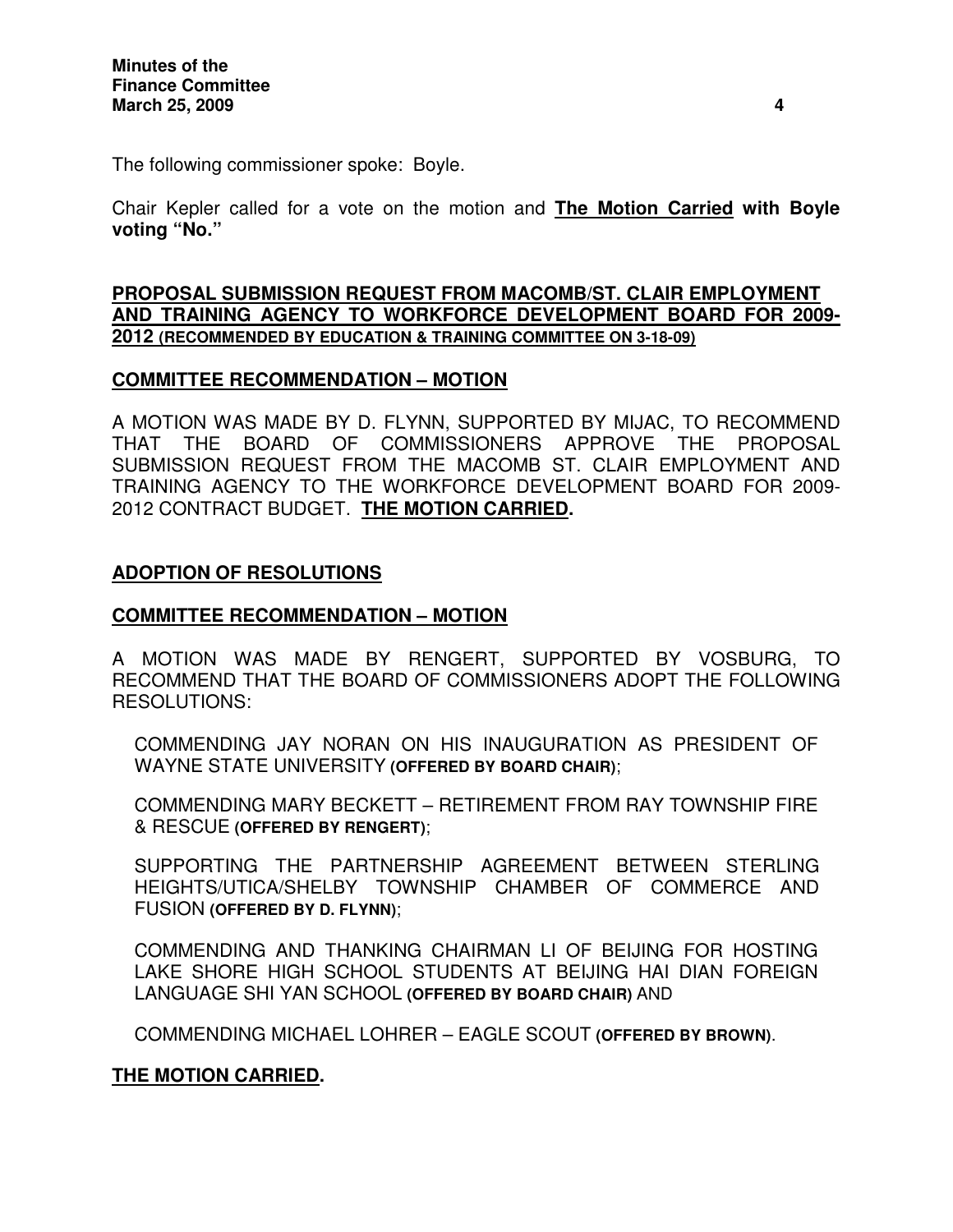# **TRAVEL REQUESTS**

## **MOTION**

A motion was made by Doherty, supported by J. Flynn, to approve the travel requests as submitted.

The following commissioners spoke: Doherty and Brown.

Chair Kepler called for a vote on the motion and **The Motion Carried.**

## **EXECUTIVE SESSION TO DISCUSS PENDING LITIGATION**

#### **MOTION**

A motion was made by Szczepanski, supported by Camphous-Peterson, to enter into Executive Session for the purpose of discussing pending litigation.

A roll call vote was taken as follows:

Voting Yes were Accavitti, Boyle, Brdak, Brown, Camphous-Peterson, Carabelli, Crouchman, DiMaria, Doherty, Duzyj, D. Flynn, J. Flynn, Gieleghem, Lampar, Mijac, Moceri, Rengert, Rocca, Sauger, Szczepanski, Tocco, Torrice, Vosburg, Bruley and Kepler. There were 25 "Yes" votes.

## **The Motion Carried.**

In accordance with the motion, committee entered Executive Session at 10:29 a.m., with it concluding at 10:53 a.m.

#### **RECOMMENDATION FROM CORPORATION COUNSEL REGARDING CASE OF KRS A-E EQUITIES VS. MACOMB COUNTY**

## **COMMITTEE RECOMMENDATION – MOTION**

A MOTION WAS MADE BY DUZYJ, SUPPORTED BY ACCAVITTI, TO RECOMMEND THAT THE BOARD OF COMMISSIONERS CONCUR IN THE RECOMMENDATION OF LEGAL COUNSEL CONCERNING THE CASE OF KRS A-E EQUITIES VS. MACOMB COUNTY. **THE MOTION CARRIED.**

## **PUBLIC PARTICIPATION**

Dan Tollis, 43370 Devin, Clinton Township Simon Hadak, 37796 Horseshoe Drive East, Clinton Township Philis DeSaele, 42430 Utica Road, Sterling Heights